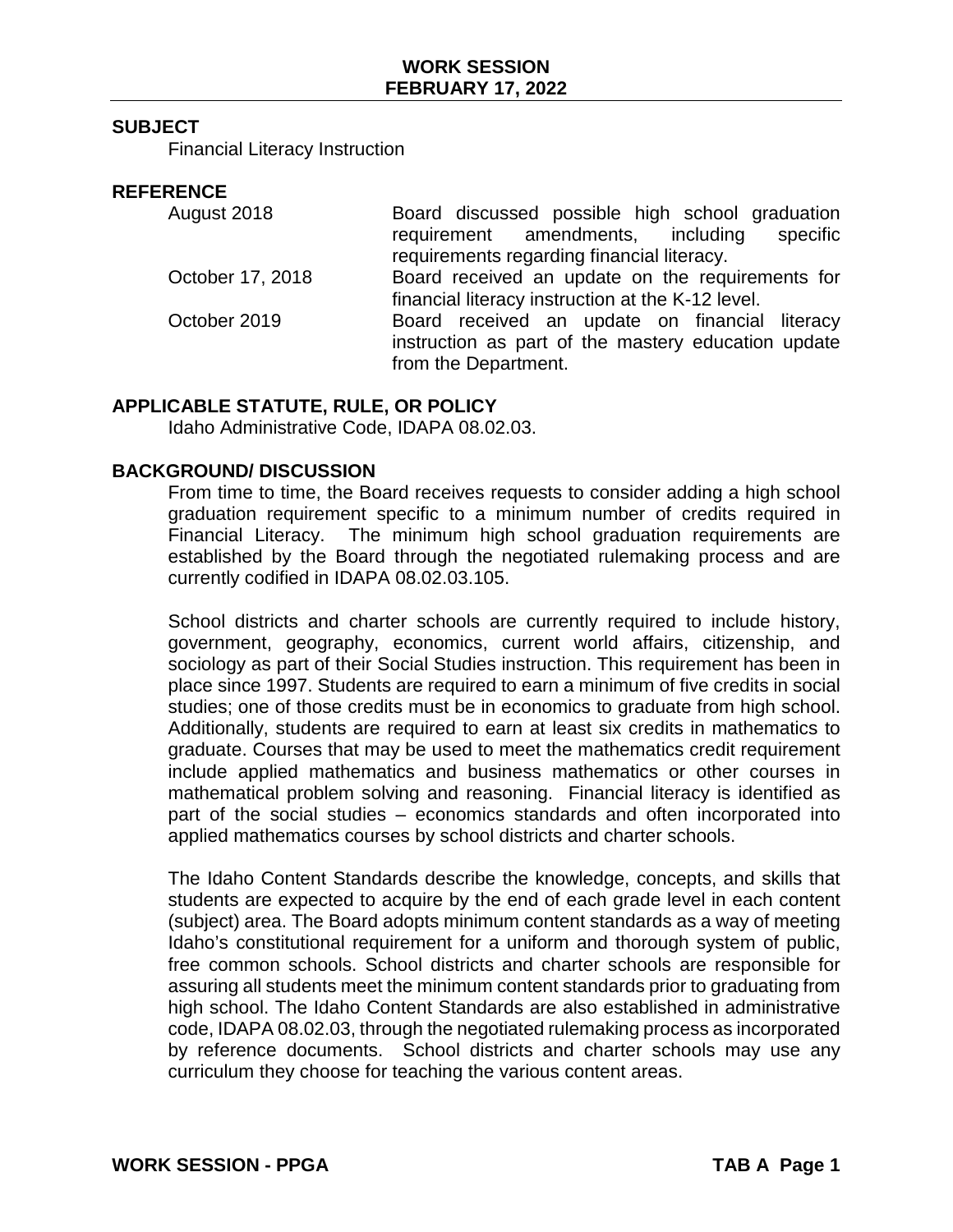Representatives from CapEd Credit Union, Idaho Central Credit Union and Junior Achievement will provide a brief update to each of the programs they currently make available to Idaho school districts and charter schools as examples of some of the financial literacy programs that are currently being used in Idaho public schools.

#### **IMPACT**

This informational item will provide the Board with an update on the requirements for financial literacy in our public schools and examples of programs that are currently available to Idaho school districts and charter schools.

#### **ATTACHMENTS**

Attachment 1 – CapEd Credit Union Financial Literacy Program Attachment 2 – Idaho Central Credit Union Financial Literacy Program Attachment 3 – Junior Achievement Financial Literacy Program

#### **BOARD STAFF COMMENTS AND RECOMMENDATIONS**

How the standards are implemented varies by school district and charter school. Some schools have a financial literacy course in high school as a standalone financial literacy course while others have it embedded in one or more of their economics courses or a math course. Additionally, the College and Career Readiness competencies the Board adopted in 2017 and incorporated by reference into IDAPA 08.02.03, require financial literacy as one of the competencies ("possess knowledge and understanding in the following areas: earning income, buying goods and services, using credit, saving and protecting assets and insuring"). Some school districts have included financial literacy aspects as part of the senior projects requirement. Personal finance or financial literacy is also part of two CTE programs:

- High School Business (HSB) Wealth Management CTE Financial literacy
- CTE Business and Marketing includes Personal Financial Literacy as part of the Marketing component

Additionally, as part of the Elementary and Secondary Education Act, as amended by the Every Student Succeeds Act, 21st Century Community Learning Centers require students to be offered financial literacy programs [\(https://www.sde.idaho.gov/student-engagement/cclc/\)](https://www.sde.idaho.gov/student-engagement/cclc/) – Idaho has 34 21st Century Community Learning Centers around the state, 25 of them are at/in schools.

Finally, Advanced Opportunities also covers the Center for Financial Responsibility Personal Financial Literacy Certification Exam.

A sampling of resources available for schools regarding financial literacy include the three programs identified in Attachments 1 through 3 as well as: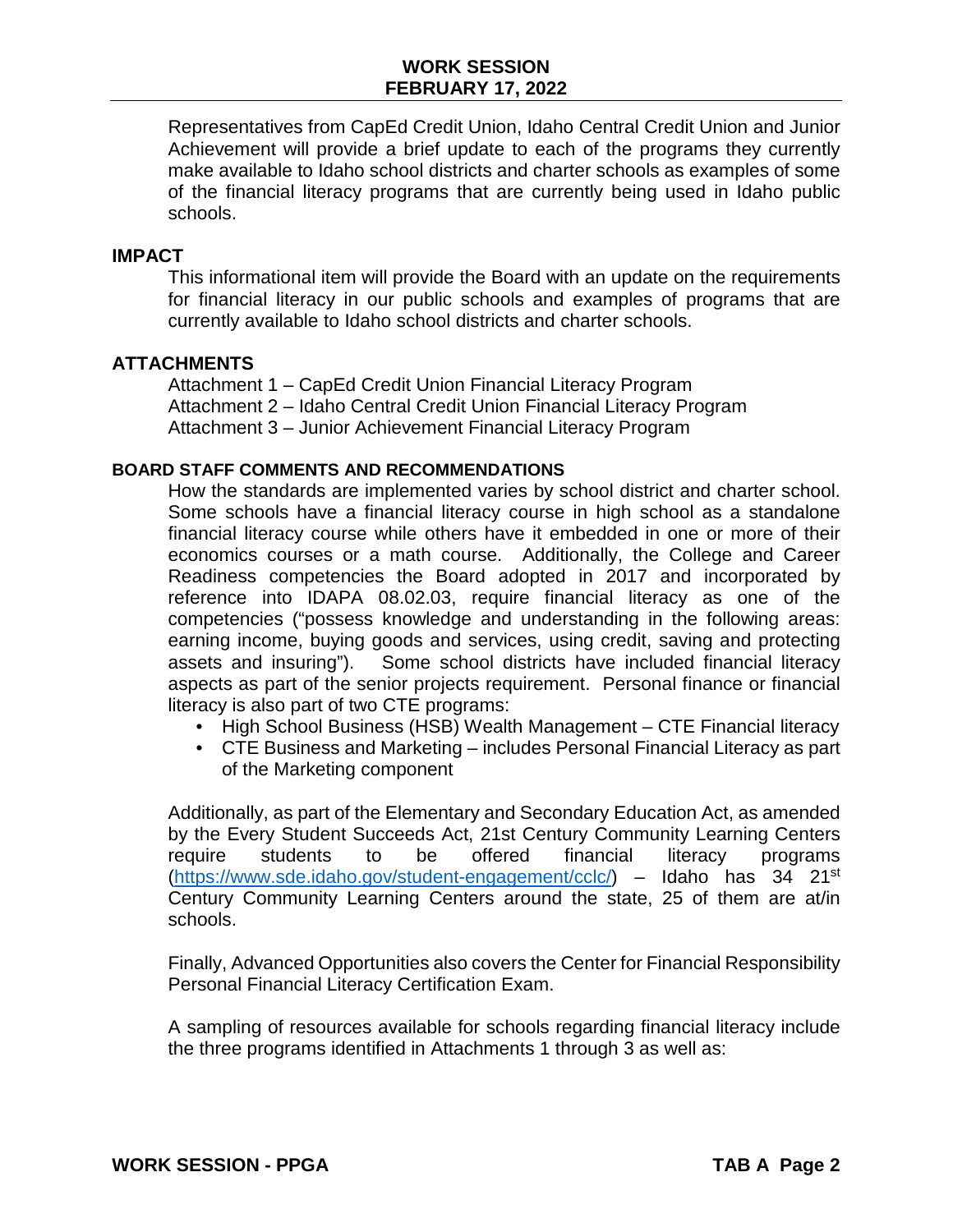### **WORK SESSION FEBRUARY 17, 2022**

- Idaho Financial Literacy Coalition's Jump Start National Educator Conference: [http://www.idahoflc.org/jumptart-national-educator](http://www.idahoflc.org/jumptart-national-educator-conference/)[conference/](http://www.idahoflc.org/jumptart-national-educator-conference/) or <https://www.jumpstart.org/what-we-do/nec/>
- Idaho Central Credit Union is partnering with school districts and charter schools to provide a grant for each high school in the state of Idaho so that students may experience Stukent's Mimic Personal Finance simulation and curriculum free for the next few years [\(https://www.stukent.com/iccu/\)](https://www.stukent.com/iccu/). There were over 100 different schools in Idaho that participated in this program (pre-pandemic).

#### **BOARD ACTION**

This item is for informational purposes only.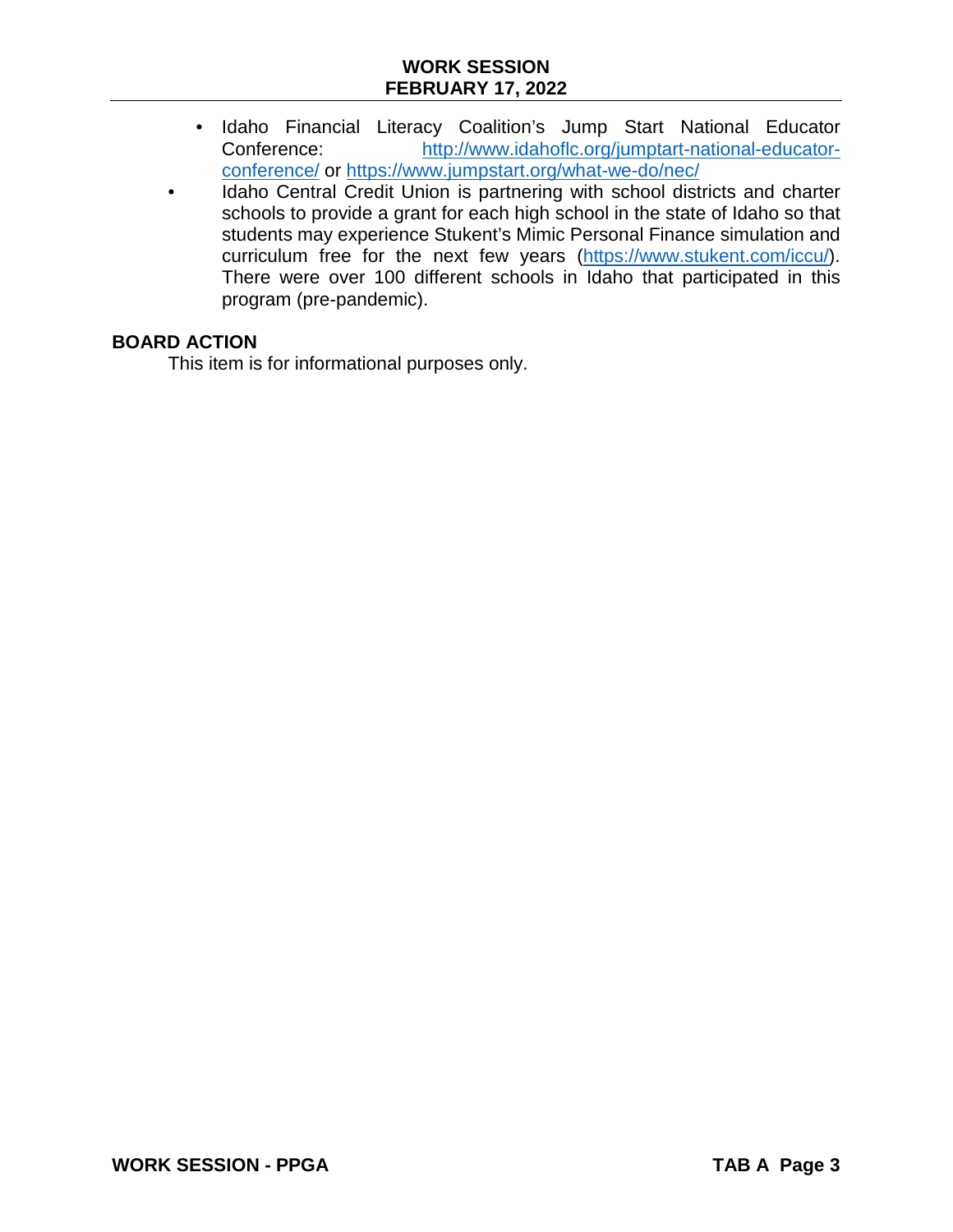

### **Hands-on Financial Well-being & Budgeting Simulation for Middle - High School Students.**



At no charge as a part of our commitment to Idaho's students and education community.

Mad City Money gives middle and high school aged students a taste of the real world. Students take on the role of an adult in futuristic Mad City. They're given jobs, income, a family, and debt. The challenge? Visit merchants (staffed by volunteers) to select housing, transportation, food, household necessities, clothing, childcare, and other needs and wants while building a budget. CapEd Credit Union has an office in town to help students with their financial decisions.

This hands-on, experiential learning allows participants to make mistakes – and suffer the consequences of their decisions – in a realistic, but safe, environment. Most participants are surprised to learn "I can't have a big house and a new truck on my salary and still pay for childcare and groceries." Once the shock wears off, they reevaluate choices and manage their money effectively with an opportunity for input from CapEd volunteers.

After the simulation, participants and facilitators review their decisions and draw conclusions. Once they leave Mad City, participants are almost sure to have more insight into how money works in the real world!

CapEd Credit Union provides all materials, volunteers and facilitator to run the 1.5-to-2.5-hour simulation. Time requirements and facility needs are based on the size of the group. Mad City Money can be used for small (20-50) to larger (250+) student groups.

**To schedule a Mad City Money event please contact Lisa Hamilton, Brand Engagement Manager at 208-855-4606 or lisa.hamilton@capedcu.com.**



#### **Current & Prior Participants:**

Caldwell-Middleton-Nampa Youth Advisor Council Idaho Association of City – Youth Advisory Council Conference Kuna High School Nampa Pathways in Education Meridian Mayor's Youth Advisory Council West Ada High Schools & Student Councils

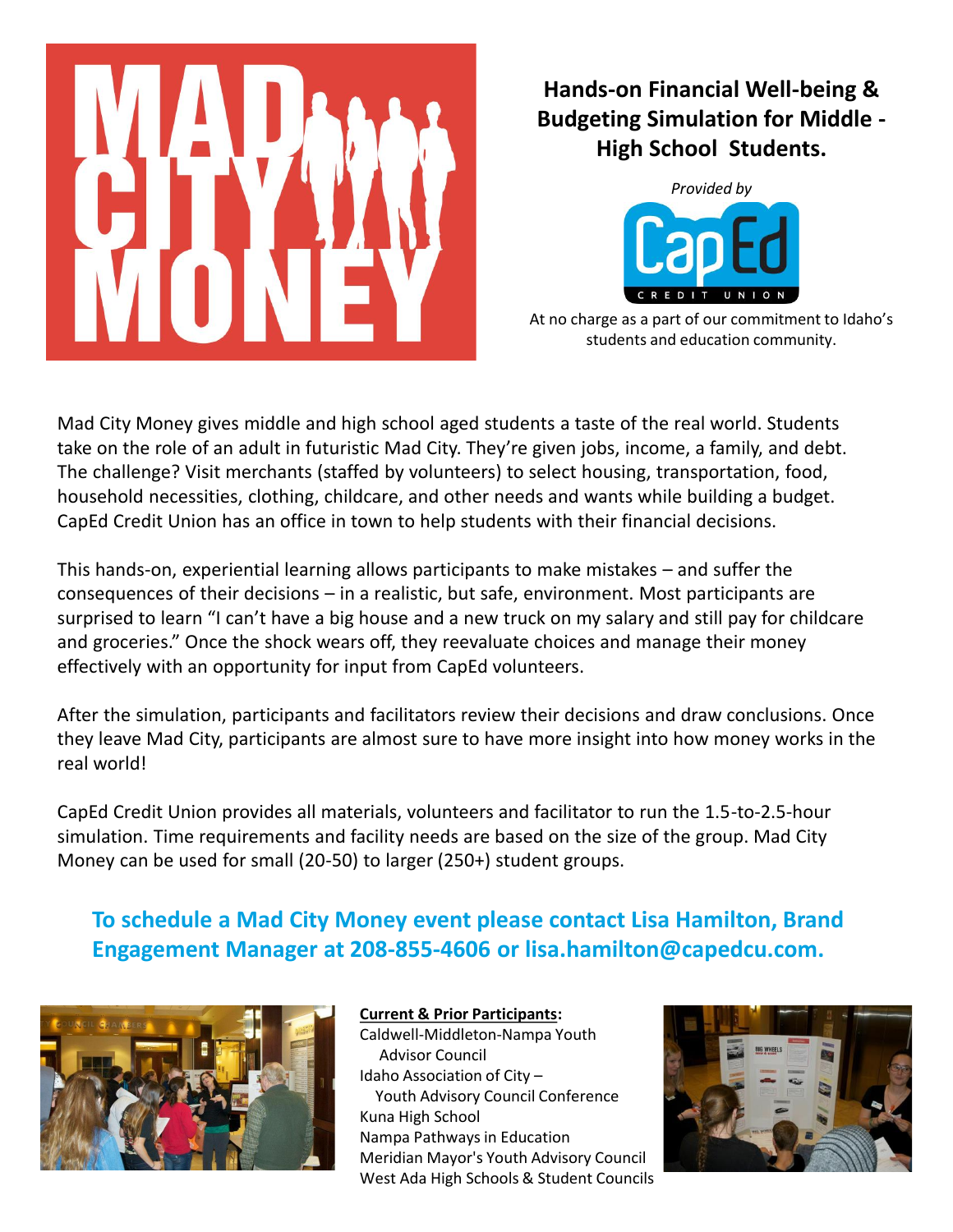

## **® Idaho Central is proud to provide financial education to high school and college students throughout Idaho.**

# STUKENT

Idaho Central's partnership with Stukent, a digital financial literacy platform, continues to be successful. Stukent is available to any high school in Idaho, free of charge, thanks to the grant from ICCU.

**Idaho** 

**CREDIT UNION** 

- Idaho Central will spend over \$3m to provide the Mimic Personal Finance Simulation to every high school in Idaho
- 183 schools currently signed up
- 78% of students currently have access
- 112 teachers currently using
- Predicted to have 213 teachers using it by end of 2021/2022 school year
- Through Fall 2021 semester, 3023 students had used the simulation
- Over 500 students have already started using Mimic in the first 2 weeks of the Spring 2022 semester

"The MIMIC program is extraordinary! My class roster has jumped 200% since I started teaching this just last fall! Our district, because of the success of this simulation and the feedback from our seniors, is looking at making this class a graduation requirement. That's the goal! For our seniors, this class is the most important, relevant, and hands-on class they could possibly take. I am so, so thankful for ICCU for their forward-thinking and dedication to our youth."

Melissa Smith, Clearwater Valley HS

"My students love this program and so do I. It gives them real work experience and teaches them the importance of personal finance in a fun and engaging way. ICCU's support of my students is amazing. We would not be able to afford this opportunity without them. Their support is making a difference and helping me prepare my students to be in control of their finances and become productive members of society. Thank you so much!"

Katie Bird, Timberline HS

## EVERFI

Idaho Central's partnership with EVERFI provides financial education to university students in Idaho. The University of Idaho, Idaho State University, College of Idaho, College of Southern Idaho, and Boise State University are currently using the program with their students; some are considering making the completion of EVERFI modules a required part of the process of accepting financial aid.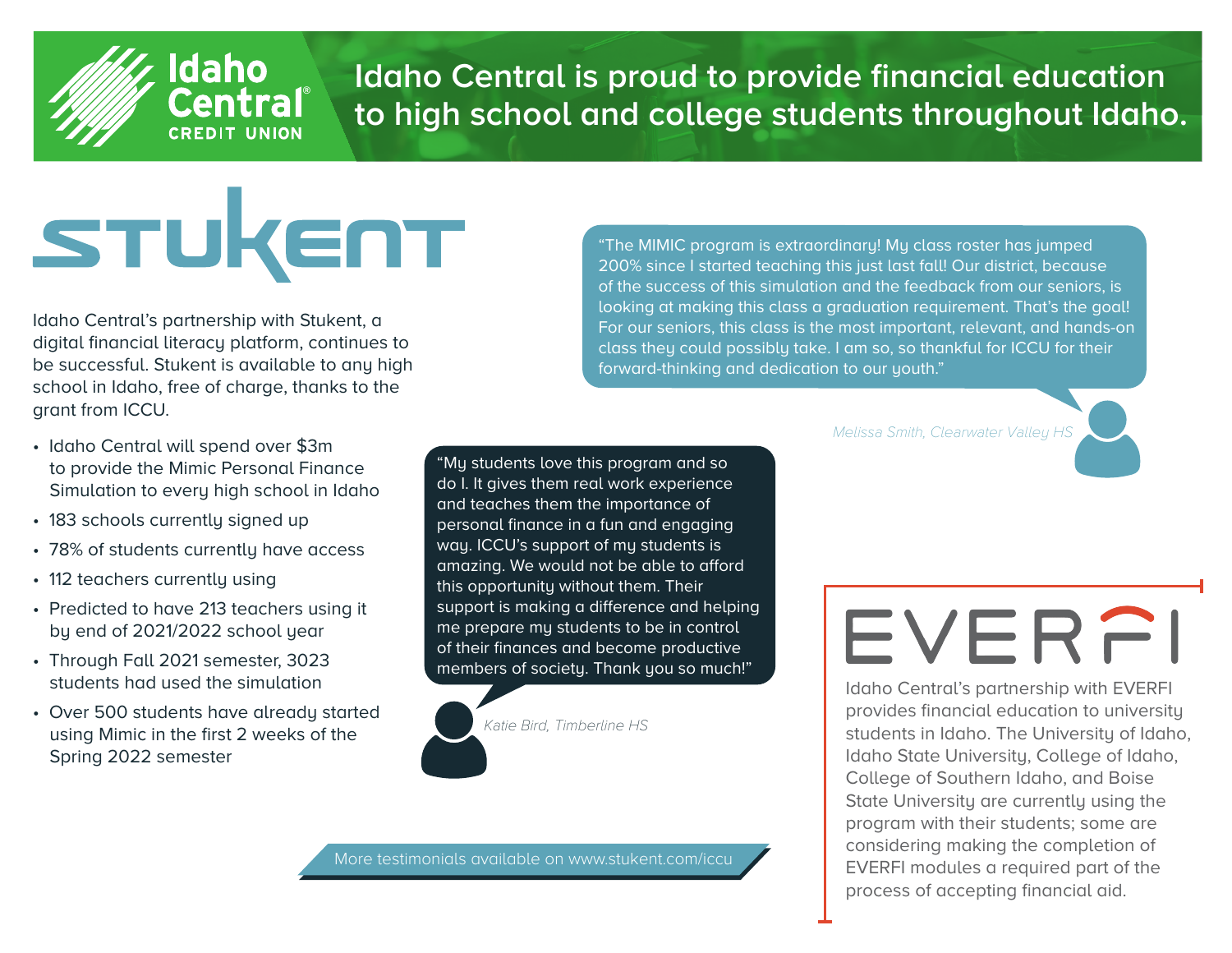

## **Ignite their potential.**

**Junior Achievement helps kids realize their potential to become tomorrow's innovators, leaders, and entrepreneurs. Be the spark that lights their future.**

### **Junior Achievement History**

Serving over 12 million students each year in more than 100 countries throughout the world, JA works with educators to equip young people with the employment and entrepreneurship skillsets and mindsets they need to succeed. By building abilities and nurturing self-belief, JA prepares youth for the future of work, ensures they have the tools to be financially capable adults, and teaches them to think entrepreneurially. Founded in 1919, Junior Achievement is the world's largest business/education partnership supported by nearly half a million volunteers and the number one financial literacy program in school districts across the country with 104 area offices.

**Junior Achievement of Idaho was established as an area**  office in 1955 and is currently reaching 9,500 Idaho **students annually. JA programs correlate to the Idaho State Achievement Standards for social studies for grades K-12 as well as the Common Core State Standards in English/ Language Arts and Mathematics.**

#### **Current JA of Idaho Programs**

- **K-12 Volunteer-led In-Class Programs**
- **JA Middle School STEM Camps**
- **JA Middle and High School Inspire Virtual Career Expo**
- **JA High School Stock Market Challenge**

### **51% of JA alumni report going into the same fi eld as one of their JA volunteers**

### **Volunteer Impact**

At the heart of Junior Achievement's success are the dedicated volunteers and sponsors generously investing in the lives of Idaho children. JA brings volunteers from the business community face-to-face with Idaho students. In the classroom, volunteers serve as role models and mentors making economic concepts relevant, fueling the entrepreneurial spirit, and challenging students to excel as they prepare for careers in the world of work.

### **Program Impact**

Research from an independent evaluation demonstrates that the effect of JA programs on our students and our communities is significant, and therefore ongoing investment in JA programs provides a significant positive return.

More specifically, a recent study indicates that JA alumni:

- Graduate at higher rates (93%) than their peers (83.2% national average)
- Are 30% more likely to have a bachelor's degree than the general population
- Are 67% more likely to have an advanced degree than the general population
- Secure employment at higher rates than their peers
- Incur less debt than their peers
- Use credit and debit appropriately
- Know how to create and manage a realistic budget
- Earn 20% more than the general population and are more likely to be better off than their parents
- Have a positive view of the American economic system
- Start businesses at a rate 2.5 times higher than the general population
- Are socially mobile, with more than 60% shifting from low-income areas in their youth to middle- and highincome areas in adulthood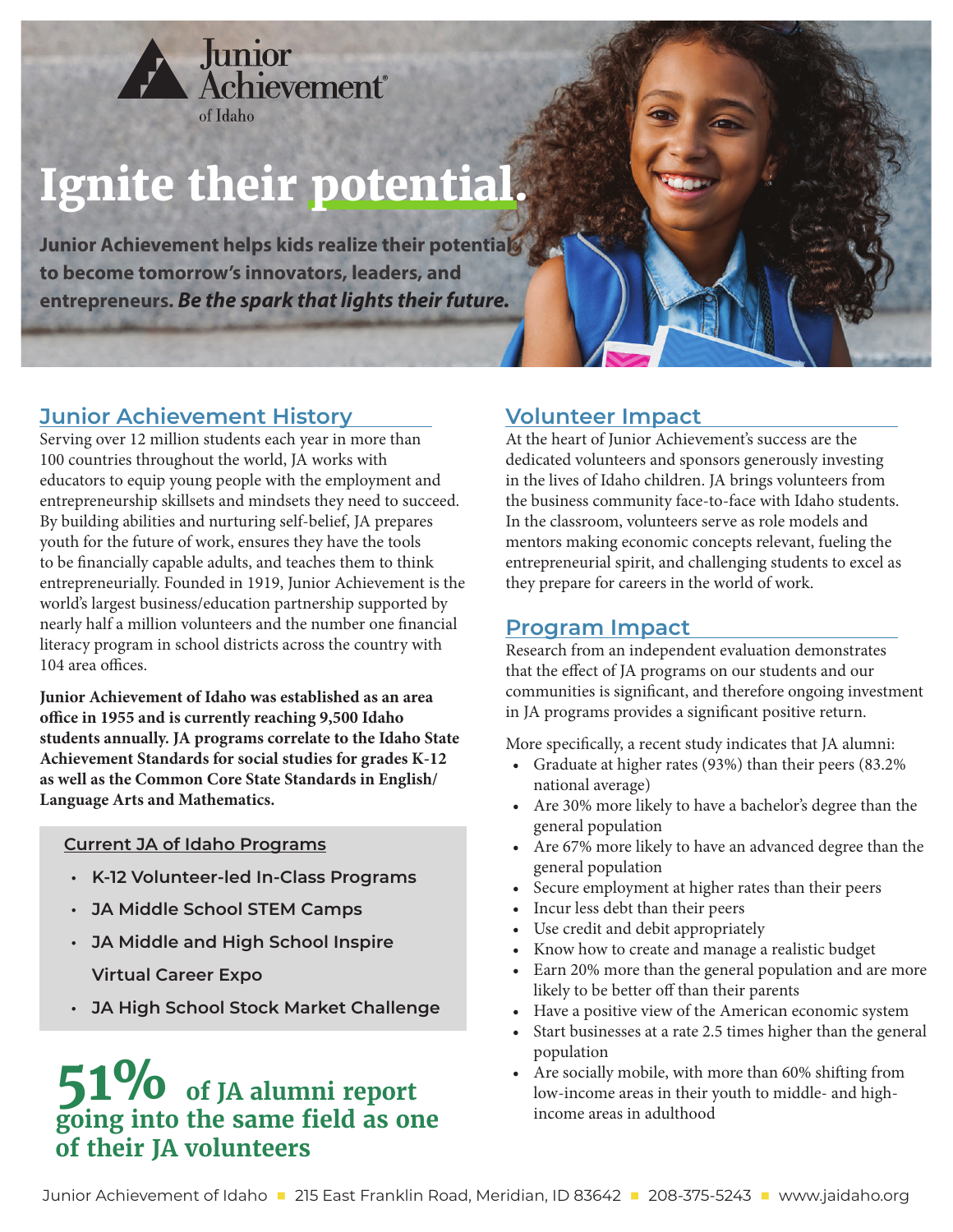## SCOPE AND SEQUENCE **KEY**

**\*JA Pathways signify a program's Minimal Moderate High primary focus.**



| Junior<br>Achievement <sup>®</sup>                                                                                                                                                                                            | <b>JA</b><br>Pathways |                   |
|-------------------------------------------------------------------------------------------------------------------------------------------------------------------------------------------------------------------------------|-----------------------|-------------------|
| Visit ja.org to learn more.<br>nded                                                                                                                                                                                           |                       | <b>Nork Readi</b> |
| meet their needs and wants. Students learn<br>ive volunteer-led sessions required. (Grade K)<br>needs and wants, saving, society, spending,<br>on, listening, matching and classifying,<br>communication, vocabulary building |                       |                   |
| d needs and wants. Students explore the ways<br>(e 1)<br>job, money, needs and wants, neighborhood,<br>and responding, making observations, map<br>pairs                                                                      |                       |                   |
| social studies learning objectives, including<br>de 2)<br>obs, production, needs and wants, skills,<br>ading                                                                                                                  |                       |                   |
| e importance of economic exchange in a city<br>onate, economic development, earn,<br>vings account, services, spend, taxes,                                                                                                   |                       |                   |

**K–12 Kit-Based and Blended**

**JA Ourselves**<sup>®</sup> introduces students to personal economics and the choices consumers make to meet their needs and wants. Students about the role of money in society and gain practical information about earning, saving, and sharing money. Five volunteer-led sessions required. (Gra

**Concepts:** Buying, choices, costs, earning, entrepreneur, giving, goals, goods and services, interests, money, needs and wants, saving, society, spen values

**Skills:** Counting, decision making, drawing conclusions, following directions, graphing and graph interpretation, listening, matching and classifying, predicting, problem solving, reading and writing, self-assessment, sequencing, social skills, teamwork, verbal communication, vocabulary building

| JA Our Families <sup>®</sup> introduces students to the concepts of families, neighborhoods, money, and needs and wants. Students explore the ways |
|----------------------------------------------------------------------------------------------------------------------------------------------------|
| in which businesses provide goods, services, and jobs for families. Five volunteer-led sessions required. (Grade 1)                                |

**Concepts:** Business, earning, employment, entrepreneurship, family, fill a need, goods and services, income, job, money, needs and wants, neighbor shelter, skills, spend, symbols, work

**Skills:** Analyzing information, creative thinking, decision making, differentiating, following directions, listening and responding, making observations, reading, math calculations, reading, recognizing and interpreting symbols, verbal communication, working in pairs

|  |  | JA Our Community <sup>®</sup> introduces students to work readiness and early elementary grades social studies learning objectives, including |  |
|--|--|-----------------------------------------------------------------------------------------------------------------------------------------------|--|
|  |  | how citizens benefit from and contribute to a community's success. Five volunteer-led sessions required. (Grade 2)                            |  |

**Concepts:** Businesses, careers, citizenship, coins, community, goods and services, government, innovation, jobs, production, needs and wants, skills taxes, voting

**Skills:** Creativity, critical thinking, collaboration, decision making, idea development, making choices, map reading

#### **JA Our City**<sup>®</sup> introduces students to the choices people have with money. Students learn about the importance of economic exchange in and how entrepreneurs promote a healthy economy. Five volunteer-led sessions required. (Grade 3)

**Concepts:** Banking, business, business decisions, circular flow of money, city, consumer, currency, deposit, donate, economic development, earn, entrepreneur, goods, government, income, interdependence, jobs, money choices, producer, save, savings, savings account, services, spend, taxes, withdrawal

**Skills:** Brainstorming, conceptualizing, critical thinking, decision making, developing ideas, drawing conclusions, evaluating payment types, following directions, listening, making choices, making observations, mapping information, planning a business, problem solving, reading, teamwork, verbal communication, working in groups, writing

**JA Our Region**<sup>®</sup> introduces students to the intersection of entrepreneurship and upper elementary grades social studies learning objectives. Students are provided with a practical approach to starting a business. Five volunteer-led sessions required. (Grade 4)

**Concepts:** Advertising, business fundamentals, capital resources, entrepreneur, expense, finance tracking, goods and services, human resources, innovation, interdependence, loss, manufacturing, natural resources, price, products, profit, region, resources, revenue, risk and reward, services, supply, supply chain, trade, traits, transportation

**Skills:** Analyzing a diagram, analyzing information, assembling parts, categorizing data, cooperative trading, decision making, evaluating alternatives, following directions, mathematics, oral and written communication, presenting information, problem solving, reading for understanding, working in groups and pairs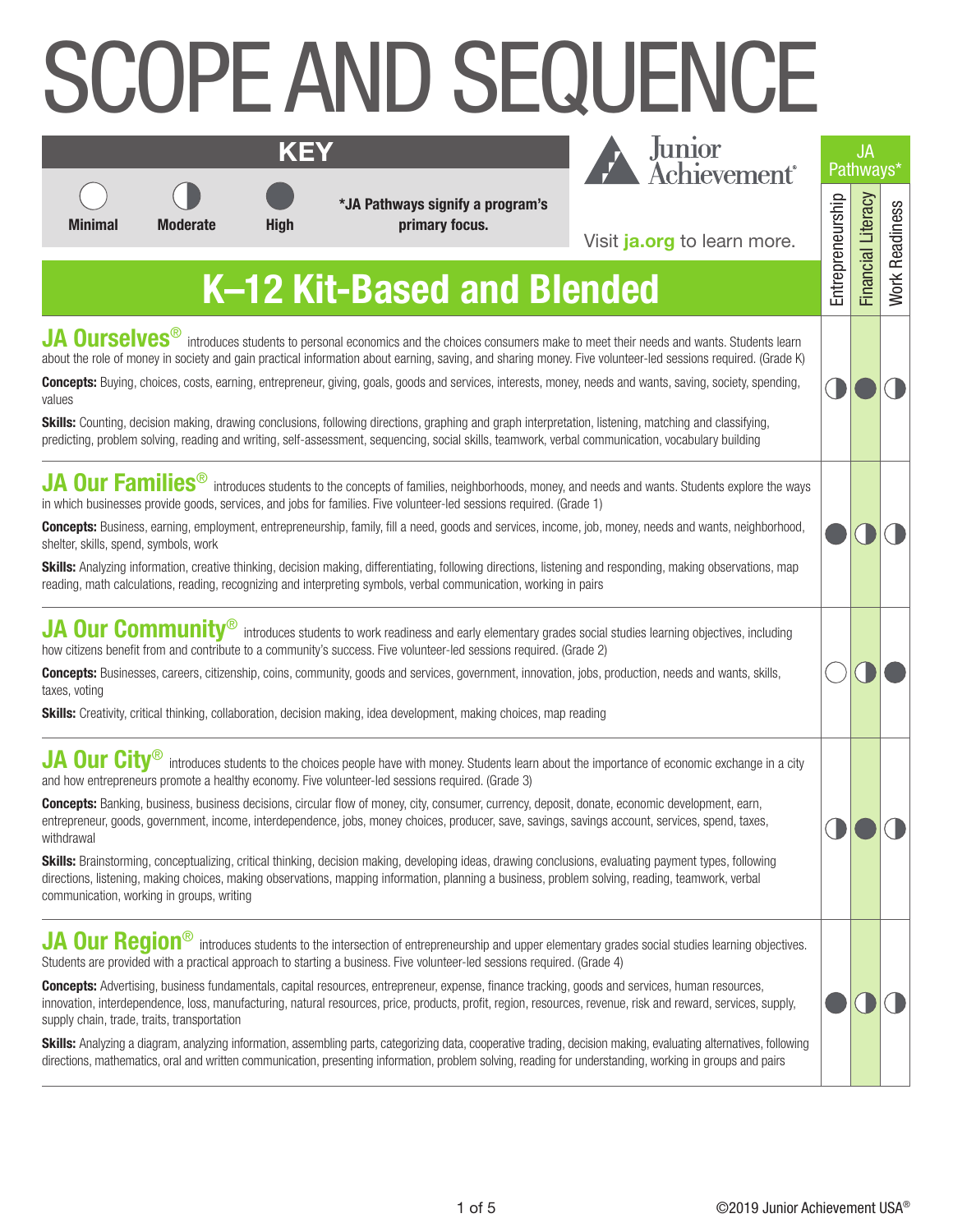# SCOPE AND SEQUENCE



**KEY**

**\*JA Pathways signify a program's Minimal Moderate High primary focus.**



Visit **[ja.org](https://www.juniorachievement.org/web/ja-usa/home.)** to learn more.

| O<br>l     |                  | JA<br>Pathways <sup>®</sup> |                |  |
|------------|------------------|-----------------------------|----------------|--|
|            | Entrepreneurship | <b>Financial Literacy</b>   | Nork Readiness |  |
|            |                  |                             |                |  |
| nd         |                  |                             |                |  |
| job        |                  |                             |                |  |
| ing        |                  |                             |                |  |
| fter       |                  |                             |                |  |
| ts,<br>ity |                  |                             |                |  |
| ive        |                  |                             |                |  |
| n          |                  |                             |                |  |
| $\cdot$    |                  |                             |                |  |

## **K–12 Kit-Based and Blended**

**JA Our Nation**<sup>®</sup> provides students with practical information about the U.S. free market system and how it serves as an economic engine for businesses and careers. Students examine the need for entrepreneurial and innovative thinking to meet the requirements of high-growth, high-deman careers in a global business economy. Five volunteer-led sessions required. Optional: Sixth session supplement. (Grade 5)

**Concepts:** Businesses, careers, career clusters, collaboration, communication, competition, competitor, consumer, critical thinking, engineering, employees, employers, entrepreneur, free market economy, global economy, goods and services, human capital, innovation, invention, interdependence, specialization, opportunity cost, product, producer, profit, resume, skills, technology, work readiness

Skills: Analyzing occupations, analyzing information, brainstorming, collaboration, communication, creative thinking, decision making, estimating, followin written instructions, interpersonal skills, interpreting economic issues, map reading, organizing information, prioritizing, problem solving, reasoning, speaking and listening, STEM skills, teamwork, working in pairs, writing

**JA More than Money**<sup>®</sup> teaches students about money-management, goods and services, and global markets. Students learn a practical approach to starting a business and making smart decisions about managing money. Five volunteer-led sessions required. (Grades 3-5, also at school)

**Concepts:** Advertising, bank account, business, business loan, business plan, consumer, deposit, earn, employee, entrepreneur, ethics, expenses, exports, financial institutions, goods and services, identify personal interests and goals, imports, income, market research, money, money management, opportun cost, profit, skills, withdrawal, work environment

Skills: Asking relevant questions and listening for information, comparing and contrasting, computation, considering personal traits and interests, deducti reasoning, empathy, following directions, matching and classifying, presentation, problem solving, reading and following directions, self-employed, teamwork, thinking and working cooperatively, critical thinking, using vocabulary in a meaningful way

**JA Economics for Success**<sup>®</sup> provides practical information about personal finance and the importance of identifying education and career goals based on a student's skills, interests, and values. Six volunteer-led sessions required. (Grades 6–8)

**Concepts:** Budget, credit, credit card, credit score, co-pay insurance, debit card, decision making, deductible, goal setting, gross income, higher education, interest, interests, needs and wants, net income, opportunity cost, policy, premium, risk, self-knowledge, skills, values, world of work

**Skills:** Analyzing information, critical thinking, inquiry skills, interpreting data, math calculations, oral and written communication, organizing information, presentation, problem solving, reading for understanding, self-assessment, working in groups and pairs

**JA Global Marketplace**<sup>®</sup> demonstrates why and how countries buy and sell from each other. Students examine the interconnection between producers and consumers in the global marketplace and the effect of free enterprise in an economic system. Two implementation options are offered: Basic (Sessions One–Six volunteer-led) and Advanced (Sessions One–Six volunteer-led; Session Seven teacher- or volunteer-led). (Grades 6–8)

**Concepts:** Business, business ethics, career exploration, communication, cultural awareness in international business, cultural differences, cultural norms, culture, currency, customer, educational and legal requirements, etiquette, exchange rate, export, free trade, immigration, import, innovation, interdependence, international careers, international trade, market, marketplace, migration, product, product safety, production, profit, quota, resources, service, specialization, standards, subsidy, tariff, trade, trade barriers, trade embargo

**Skills:** Analyzing charts and evaluating information, analyzing human behavior, categorizing data, decision making, describing how need leads to innovation, entrepreneurial thinking, examining resources, following instructions, identifying business responsibilities, identifying foreign currency, identifying international job requirements, identifying positive and negative traits, interpreting charts and graphs, making customer-based product decisions, negotiating, reading a spreadsheet, reading comprehension, recognizing and applying terms, recognizing consequences of trade barriers, teamwork, trading, understanding business and cultural etiquette, using a currency convertor

 $(\|$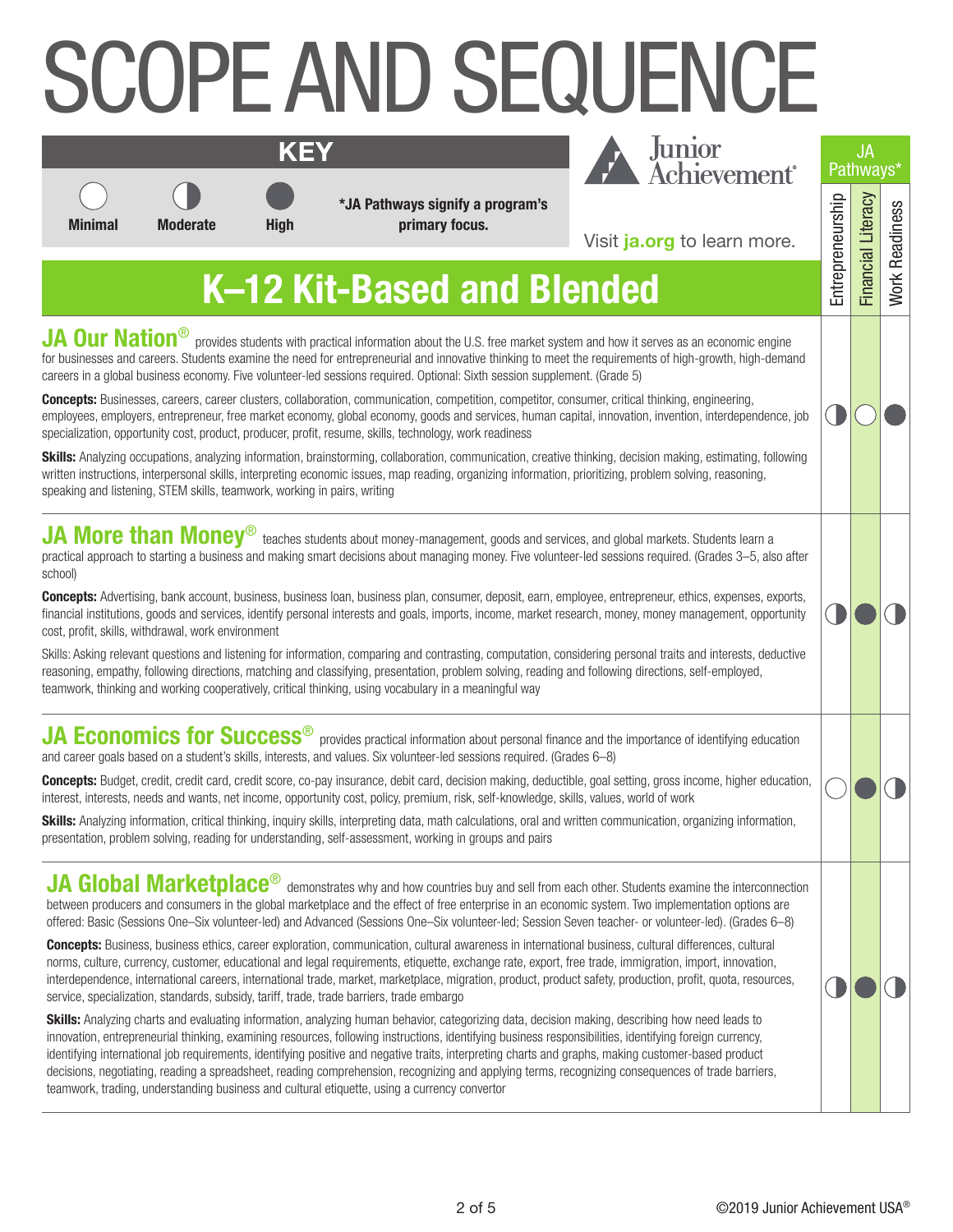# COPE AND SEQUENCE



**\*JA Pathways signify a program's Minimal Moderate High primary focus.**



| Junior<br>Achievement <sup>®</sup>                                                                                                  | <b>JA</b><br>Pathways <sup>*</sup> |                  |
|-------------------------------------------------------------------------------------------------------------------------------------|------------------------------------|------------------|
| Visit ja.org to learn more.                                                                                                         |                                    |                  |
| nded                                                                                                                                |                                    | <b>Vork Read</b> |
| s and is designed to help launch middle<br>the classroom teacher; 2) the hands-on JA<br>s, often using equipment or tools used on a |                                    |                  |
| n options, explore various careers,                                                                                                 |                                    |                  |
| iness. The program introduces design thinking<br>ard a pitch competition. Six volunteer-led<br>ation. (Grades 6–8)                  |                                    |                  |
| ovation, innovative, investor, market, market<br>es, prototype, risk-taker, self-confident, self-                                   |                                    |                  |
| ng a model, creative thinking, communicating<br>eling an illustration, listening, logical                                           |                                    |                  |
| ng world. Students develop the personal-                                                                                            |                                    |                  |
| ttion, decline, education level, high-<br>ood impression, maps, personal brand,<br>< ethic                                          |                                    |                  |
| ct, demonstrating cause and effect, evaluating<br>al reasoning, note taking, prediction, reading<br>as self-expression              |                                    |                  |
| ss multiple career clusters. (Grades K-12)                                                                                          |                                    |                  |

## **K–12 Kit-Based and Blended**

**JA Inspire™** is more than a career fair, it brings together the business community and local schools and is designed to help launch middle school students into their futures. The program consists of three segments: 1) in-class sessions presented by the classroom teacher; 2) the hands-on Inspire expo; and 3) an in-class debrief. During the JA Inspire expo, students participate in hands-on activities, often using equipment or tools used on a job. (Grades 6–8)

**Concepts:** Introspection, self-knowledge, research, mapping skills to potential careers, goal-setting

**KEY**

**Skills:** Self-assessment, utilizing career resources to develop a career plan, explore post-secondary education options, explore various careers, understanding employment trends and job outlook for career planning

JA It's My Business!<sup>®</sup> encourages middle school students to turn their ideas into a business. The program introduces design thir as a problem-solving process and provides students an authentic entrepreneurial experience that builds toward a pitch competition. Six volunteer-led sessions required. Fifteen-minute optional extension activities are provided for use in after-school implementation. (Grades 6–8)

**Concepts:** Business, consumer feedback, design, entrepreneur, entrepreneurial characteristics, funding, innovation, innovative, investor, market, market research, need, product, passion, persistent, persuasive, pitch, presentation visuals, product, product sketches, prototype, risk-taker, self-confident, selfmotivated, service, speaking skills, surveys, target market

**Skills:** Analyzing data from a variety of media sources, applying terms, brainstorming, collecting data, creating a model, creative thinking, communication information through design, deduction, empathy, evaluating alternatives, group presentation, group work, labeling an illustration, listening, logical reasoning, memory recall and matching, presenting ideas, problem solving, self-evaluation, teamwork

**JA It's My Future**<sup>®</sup> offers students practical information to help prepare them for the working world. Students develop the personalbranding and job-hunting skills needed to earn a job. Six volunteer-led sessions required. (Grades 6–8)

**Concepts:** Achievements, attitude, brand, career, career clusters, career mapping, career paths, communication, decline, education level, highgrowth careers, interests, job application, job growth, job hunting, job interview, job outlook, logo, making a good impression, maps, personal brand, professionalism, references, reputation, soft skills, tagline, teamwork, technical skills, transferable skills, work ethic

**Skills:** Analyzing branding, analyzing charts and graphs, analyzing data from media, applying cause and effect, demonstrating cause and effect, evalu and sorting options, group discussion, identifying personal skills, identifying strengths and weaknesses, logical reasoning, note taking, prediction, reading for understanding, recognizing patterns, reviewing results, role-playing, self-evaluation, teamwork, using art as self-expression

### **JA Career Exploration Fair™** introduces students to a range of career options across multiple career clusters. (Grades K–12

**Concepts:** Abilities, business, careers, choices, community, earn, goals, goods, guest speakers, interests, job, pay, resume, services, skills, talent, work values

**Skills:** Decision making, formulating questions, listening responsively, making observations, note taking, reasoning, social skills, verbal communication

#### **JA Career Speakers Series**™ brings a volunteer quest speaker into the classroom to share information about his or her career. work, and education experience. (Grades K–12)

**Concepts:** Business, career clusters, career speaker, careers, choices, community, earn, education, interests, knowledge, job, pay, skills, talent, work activities

**Skills:** Active listening, decision making, formulating questions, making observations, online research, reasoning, social skills, verbal and written communication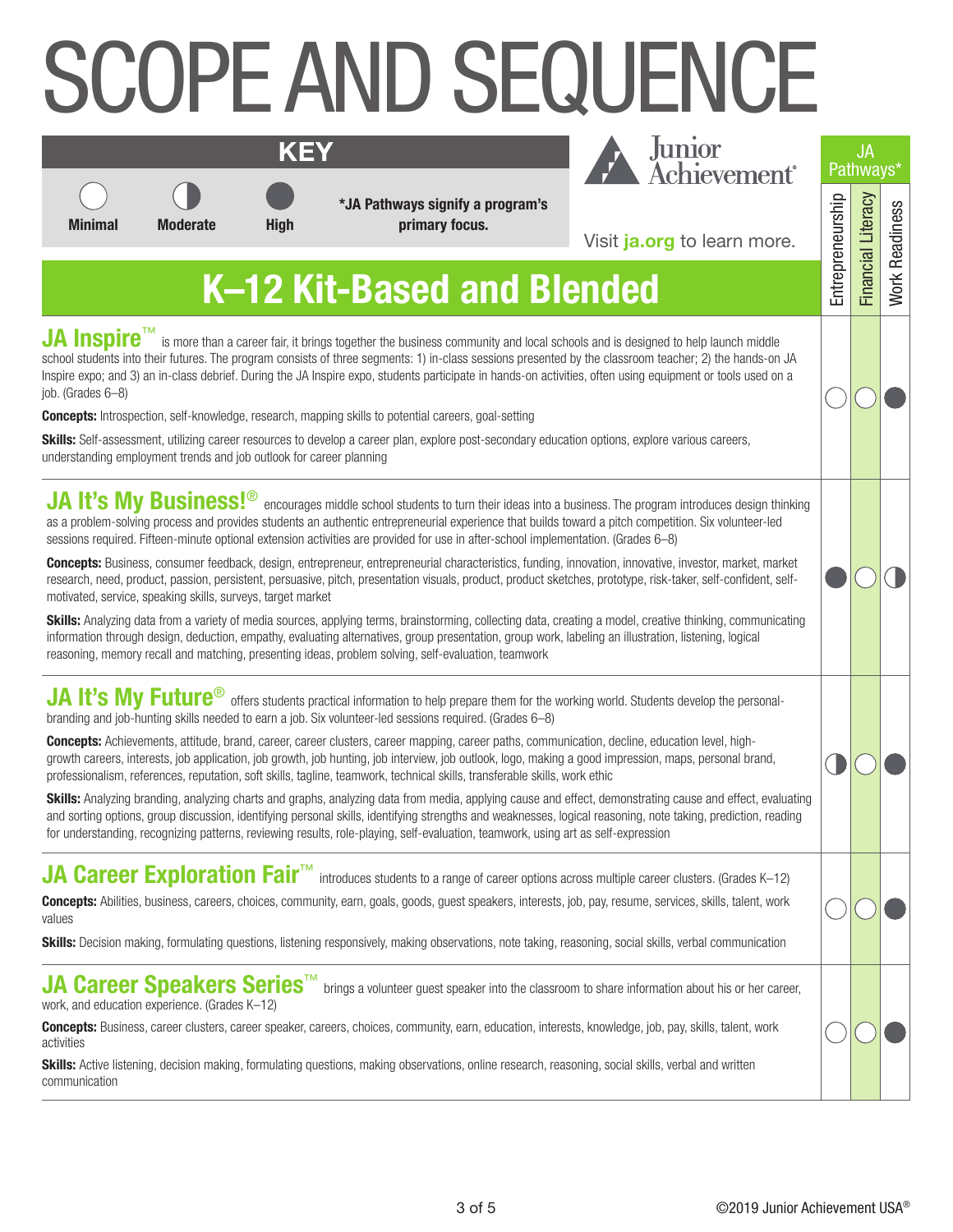# COPE AND SEQUENCE





|                                                                                                                                                        |                 | <b>KEY</b>  |                                                                                                                                                                                                                                                                                                                                                                                                                                                                                                                                                                                                                                                                                                                                                                                                                                                                                                                                                                                                        | Junior<br>Achievement <sup>®</sup>                                                                                                                                  |                  | <b>JA</b><br>Pathways* |                       |
|--------------------------------------------------------------------------------------------------------------------------------------------------------|-----------------|-------------|--------------------------------------------------------------------------------------------------------------------------------------------------------------------------------------------------------------------------------------------------------------------------------------------------------------------------------------------------------------------------------------------------------------------------------------------------------------------------------------------------------------------------------------------------------------------------------------------------------------------------------------------------------------------------------------------------------------------------------------------------------------------------------------------------------------------------------------------------------------------------------------------------------------------------------------------------------------------------------------------------------|---------------------------------------------------------------------------------------------------------------------------------------------------------------------|------------------|------------------------|-----------------------|
| <b>Minimal</b>                                                                                                                                         | <b>Moderate</b> | <b>High</b> | *JA Pathways signify a program's<br>primary focus.                                                                                                                                                                                                                                                                                                                                                                                                                                                                                                                                                                                                                                                                                                                                                                                                                                                                                                                                                     | Visit ja.org to learn more.                                                                                                                                         | Entrepreneurship | Financial Literacy     | <b>Work Readiness</b> |
|                                                                                                                                                        |                 |             | K-12 Kit-Based and Blended                                                                                                                                                                                                                                                                                                                                                                                                                                                                                                                                                                                                                                                                                                                                                                                                                                                                                                                                                                             |                                                                                                                                                                     |                  |                        |                       |
| truthfulness, values<br>reading for understanding, suggest actions to correct problems                                                                 |                 |             | JA Excellence through Ethics <sup>™</sup> allows students to meet and interact with a local executive or business professional and learn<br>about the importance of ethics in the workplace and in everyday life. (Grades 6-12)<br>ethical reasoning, ethical standards, interdependence, interpersonal skills, professional attitude, rights of others, role model, social responsibility,<br>Skills: Analyze situations and decisions in light of ethical considerations, apply guidelines for ethical decision making, consider attitudes, critical thinking,<br>examine the competing pressures on young people, express why ethical standards are important to society and businesses, listening and communicating,                                                                                                                                                                                                                                                                               | <b>Concepts:</b> Accountability, beliefs, code of conduct, core values, decision-making, employee ethics, ethical awareness, ethical dilemmas, ethical obligations, |                  |                        |                       |
| consequences of personal behavior                                                                                                                      |                 |             | JA It's My Job (Soft Skills) <sup>TM</sup> allows students to learn the value of professional communication and soft skills, making them<br>more employable to future employers across multiple career clusters. (Grades 9-12)<br><b>Concepts:</b> Cell phone behavior and function in the workplace, character development, career preparation, employer expectations, ethics, job application,<br>job interview, positive attitude, professionalism, making a good impression, manners, relationships with others, resume, self-motivation, soft, interpersonal,<br>or transferable skills, workplace behavior and productivity, workplace communication<br><b>Skills:</b> Active listening, analyzing and applying information, collaboration, critical observation, decision-making, demonstrating soft skills in a mock interview,<br>evaluating alternatives, examining forms, oral and written communication, presenting information, role-playing, self-evaluation, working in teams, weighing |                                                                                                                                                                     |                  |                        |                       |
| Skills: Analyzing information, business planning, categorizing data, decision making, evaluating alternatives, expressing multiple viewpoints, graphic |                 |             | JA Be Entrepreneurial <sup>®</sup> introduces students to the essential components of a practical business plan and challenges them to start<br>an entrepreneurial venture while still in high school. Seven volunteer-led sessions required. (Grades 9-12)<br><b>Concepts:</b> Advertisement, business plan, competitive advantages, customer, demographic, entrepreneur, entrepreneurial spirit, ethical dilemma,<br>ethics, financing, franchise, long- vs. short-term consequences, management, market, market needs, marketing, nonprofit business, product, product<br>development, profits, social entrepreneur, social responsibility, stakeholder, voting                                                                                                                                                                                                                                                                                                                                     |                                                                                                                                                                     |                  |                        |                       |

**JA Career Success**<sup>®</sup> equips students with the tools and skills required to get and keep a job in high-growth career industries. Ser

volunteer-led sessions required. (Grades 9–12)

**Concepts:** Career clusters, career planning, career preparation, collaboration, communication, conflict management, critical thinking, education and training, employer expectations, high-growth jobs, high-performance teams, interests, inventory and ordering, job interviews, job outlook, job retention, post-secondary options, problem-solving techniques, skills, soft skills, STEM, technical skills, the 4Cs, work priorities, workplace skills

**Skills:** Analyzing data, collaborative discussions, conflict resolution, communication, competition, creativity and innovation, critical thinking, decision making, following written instructions, formulating answers from personal experiences, goal setting, identifying behaviors, interpersonal skills, organizing information, prioritizing, research skills, role-playing, self-assessment, time management, working collaboratively, working in groups

elementary schools. (Grades 9–12)

**JA High School Heroes**™ provides leadership development opportunities to high school students who deliver JA programs in

**Concepts:** Adaptability, accountability, civic leadership, conflict resolution, flexibility, leadership, verbal and nonverbal cues to communicate meaning and demonstrate understanding

**Skills:** Analyze problems, apply critical-thinking skills to work-based problems, assessing personal skills, abilities, and aptitudes, collaboration, compromise, develop solutions, develop strong platform skills, listening to others, negotiation, problem solving, setting goals